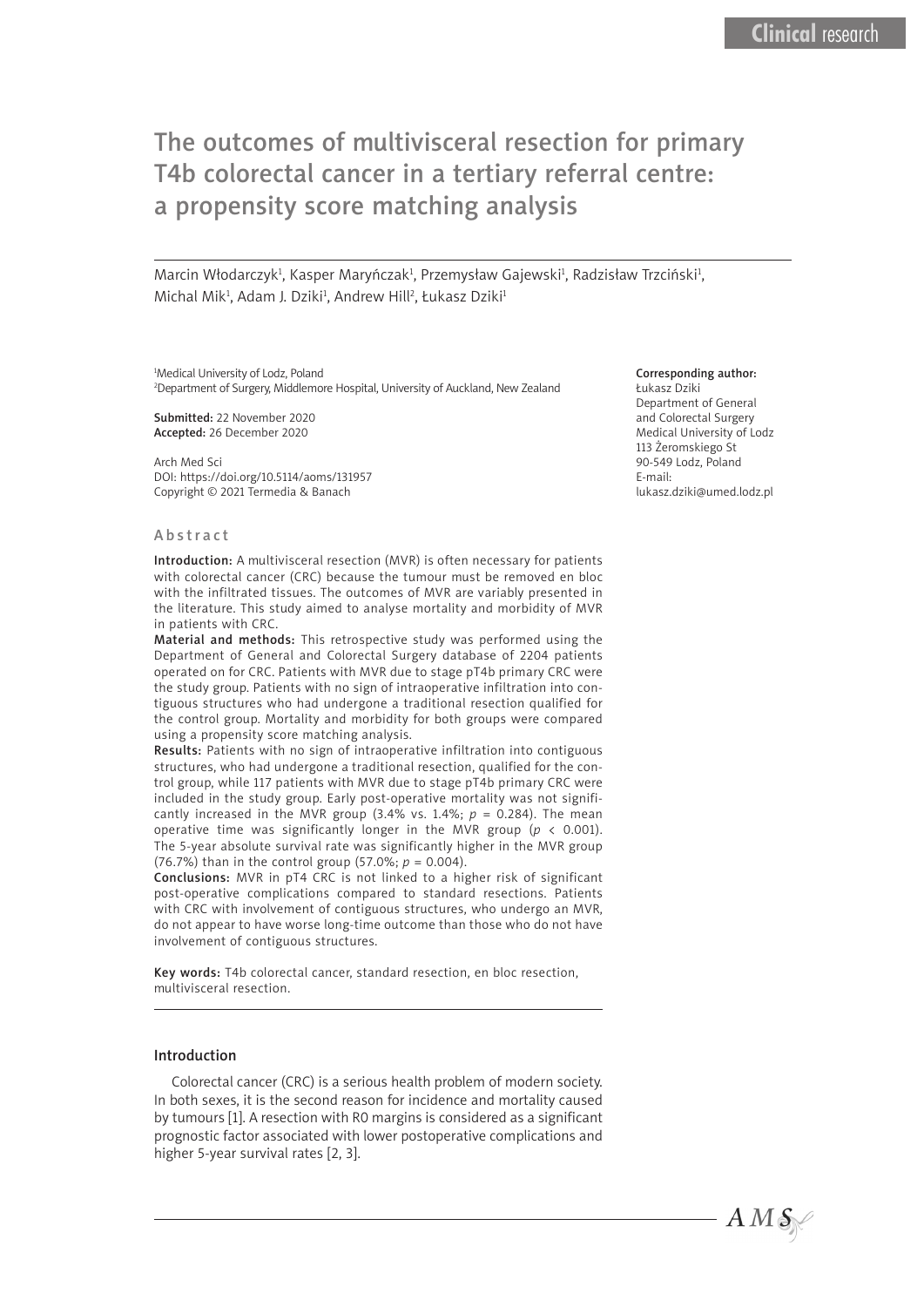However, 10–20% of primary and recurrent CRC locally infiltrate contiguous organs. For the best chance of cure the tumour must be removed en bloc with the infiltrated tissues as a multivisceral resection (MVR), but this is thought to be associated with a higher complication rate [4–7].

Because of differing reports in the literature regarding the number of complications after MVR for CRC, this study aimed to investigate outcomes for surgical resection for T3 and pT4b CRC.

## Material and methods

This single-centre, retrospective, propensity score-matched case-control study was conducted in patients operated for primary CRC, who were hospitalized from 2003 to 2019 at the Department of General and Colorectal Surgery at the Medical University of Lodz, Poland.

The study group consisted of patients with stage pT4b primary CRC, who underwent MVR due to infiltration into contiguous organs. Only those patients who had undergone an en bloc resection of contiguous organs were enrolled in this study. The control group were propensity matched, had no sign of intraoperative infiltration into contiguous structures, and underwent a traditional oncological resection of the tumour.

Prior to propensity score matching, baseline patient characteristics were compared by bivariate analyses to assess any imbalance of covariates. Propensity score matching was then applied to minimize the possibility of selection bias and to adjust for significant differences in the baseline characteristics of patients. A multivariate logistic regression analysis was used to obtain propensity scores. The following covariates were included in the regression model: age, sex, BMI index, comorbidities, neoadjuvant treatment, histopathological type of CRC, and primary location of tumour. Covariates with  $p < 0.05$  were chosen to adjust for significant differences. The next step was the 1 : 1 matching process, using callipers set at 0.2. This propensity score matching was used to evaluate the effect of age itself on both the shortand long-term outcomes. After propensity score matching, baseline characteristics, including covariates not entered into the propensity score model, were compared between groups using bivariate analyses.

The stage of tumour was presented using the TNM scale (American Joint Committee on Cancer). According to the current NCCN guidelines, routine pre-operative work-up was completed for all enrolled CR patients. This included physical examination, total colonoscopy (unless obstructed), abdominal computed tomography (CT), chest X-ray, complete blood count, carcinoembryonic antigen (CEA), and carbohydrate antigen 19-9 (Ca19-9).

Local MVR was defined as en bloc resection of the primary tumour with adjacent involved organs or tissues with tumour invasion confirmed on histopathological examination. An R0 resection was defined as a resection with margins free of tumour infiltration in the microscopic examination. The cases in which the margin was infiltrated by the tumour process were referred to as R1 resections, and those patients were excluded from the study.

Patients who had distant metastases were excluded from the study. The exclusions were made before matching the control group. The data for the study was collected using a retrospective analysis of medical documentation, surgical protocols, histopathological findings, and information from the hospital outpatient clinic. Data on long-term outcomes were collected by reviewing patients' records from the hospital outpatient clinic, where the follow-ups were continued. All patients were followed up regularly, at 3, 6, 9, 12, 15, 18, 21, 24, 30, 36, 42, 48, and 60 months after surgery. Contrast-enhanced CT scan of the abdomen and chest with full colonoscopy were done yearly. Routine blood test and tumour biomarkers were performed at each visit. The data were analysed for age, sex, BMI, clinical symptoms, type of conducted diagnostics, histopathological findings, type of implemented treatment, intra- and post-operative complications, and finally early and long-term treatment results.

## Ethical considerations

The study was conducted in accordance with the ethical principles of the 1975 Declaration of Helsinki, and the study protocol was approved by the Committee of Bioethics of Medical University of Lodz, Poland (RNN/6831/14/KB).

## Statistical analysis

The data gathered in the study were analysed with the statistical package Statistica 13.1 (Stat-Soft, Inc., USA). The analysed results were presented as mean ± standard deviation for continuous variables and as numbers and percentage for categorical variables. The *W* Shapiro-Wilk test was used for estimation of normality of distribution of the examined quantitative parameters. Comparisons of the study groups were performed with Student's *t*-test or the Mann-Whitney test, depending on the distribution of variables, and the  $\chi^2$  test (or Fischer test). While comparing more than 2 variables in the normal distribution and equal variances the ANOVA variance analysis was used; otherwise, or in the case of categorical variables, the Kruskal-Wallis test was used. The survival analysis was executed using Kaplan-Meier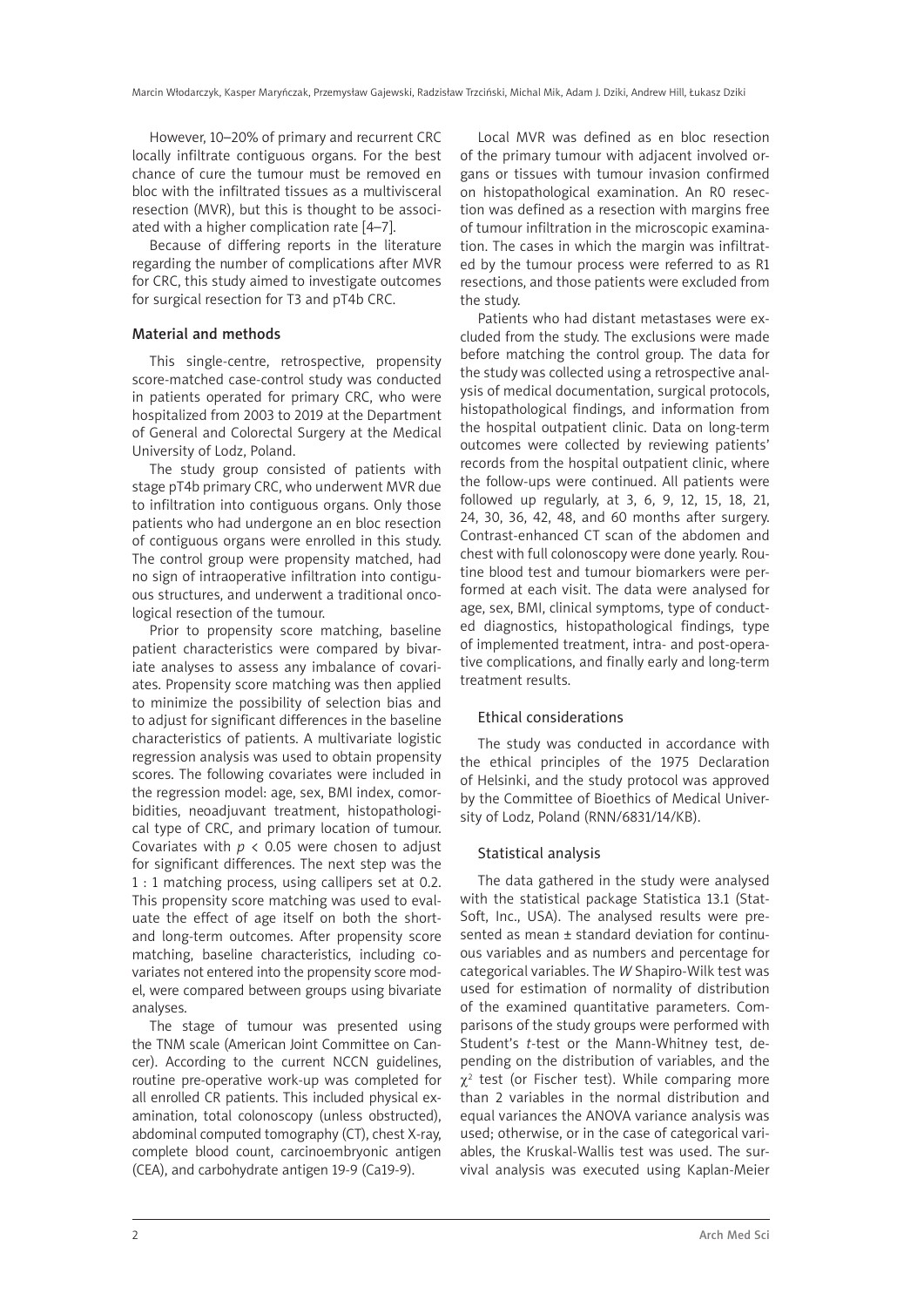| Parameter              | Expanded<br>resections | Control<br>group | P-value |
|------------------------|------------------------|------------------|---------|
| Age [years]            | $64.8 + 11.7$          | $63.7 + 10.8$    | 0.433   |
| Sex $(F/M)$ , n        | 70/47                  | 70/72            | 0.869   |
| <b>BMI</b>             | $25.3 \pm 3.6$         | $25.7 + 3.9$     | 0.396   |
| T stage, $n$           |                        |                  |         |
| pT3                    |                        | 142              | N/A     |
| pT4                    | 117                    |                  |         |
| N stage, n             |                        |                  |         |
| 0                      | 42                     | 58               | 0.539   |
| $\mathbf{1}$           | 20                     | 27               |         |
| $\overline{2}$         | 55                     | 57               |         |
| Differentiation degree |                        |                  |         |
| G <sub>2</sub>         | 79                     | 98               | 0.785   |
| G <sub>3</sub>         | 28                     | 36               |         |
| G4                     | 9                      | 8                |         |

Table I. Detailed demographic data of patients with colorectal cancer qualified for the study

statistics, and the statistical significance of the differences between the 2 groups was evaluated with the log-rank test. In all the analyses the probability value  $p < 0.05$  was considered statistically significant.

## Results

Of all the 2204 CRC patients who had undergone surgery in the Department of General and Colorectal Surgery at the Medical University in Lodz in the years 2003–2016, 117 patients who underwent an en bloc R0 MVR of contiguous organs or organ fragments due to tumour infiltration qualified for the study group. There were 142 patients with no intraoperative infiltration into contiguous structures, who underwent a traditional resection due to CRC, who were included in the control group. Detailed demographic data of qualified patients are presented in Table I.

The analysed groups were homogeneous in terms of sex, age, and BMI index. In all patients included in the study (Table II), the most frequent location of the cancer was the rectum, which constituted 38.5% ( $n = 45$ ) of study cases and 39.4% (*n* = 56) of control cases. All patients with low rectal cancer (located up to 8 cm from the anal verge) underwent neoadjuvant therapy.

Apart from the intestinal wall invasion of the large bowel, the organ that was most frequently infiltrated and that also required resection along with the primary tumour was the small intestine (Table III, 42.7% of cases; *n* = 50).

Table II. Part of the large intestine involved with cancer

| Parameter                 | Expanded<br>resection | Control<br>group |
|---------------------------|-----------------------|------------------|
| Rectum, $n$ $%$           | 45 (38.5)             | 56 (39.4)        |
| Caecum, $n$ $%$           | 26(22.2)              | 27(19.0)         |
| Ascending colon, $n$ (%)  | 5(4.2)                | 5(3.5)           |
| Hepatic flexure, $n$ (%)  | 3(2.6)                | 7(4.9)           |
| Transverse colon, $n$ (%) | 4(3.4)                | 6(4.2)           |
| Splenic flexure, n (%)    | 3(2.6)                | 1(0.7)           |
| Descending colon, $n$ (%) | 3(2.6)                | 4(2.8)           |
| Sigmoid colon, $n$ (%)    | 28 (23.9)             | 36 (25.4)        |

Table III. Additionally, removed organs in multivisceral en block resections of colorectal cancer

| Small intestine | 50     |
|-----------------|--------|
| Abdominal wall  | 35     |
| Bladder         | 22     |
| Uterus          | 14     |
| Ovary           | 6      |
| Spleen          | 6      |
| Vagina          | 5      |
| Total*          | $117*$ |

*\*Some patients had tumour infiltrating into more than one contiguous organ.*

Early postoperative mortality, defined as death within 30 days of the intervention, was not statistically significant between the 2 groups  $(p = 0.284)$ . The frequency of postoperative complications between the 2 groups was not statistically significant. Complications after interventions in both groups are presented in detail in Table IV.

The mean time of operation was significantly longer in the MVR group than in the control group (178.9 ±51.9 min vs. 90.8 ±41.1 min; *p* < 0.001). There was a relationship between the number of abdomen organs infiltrated by cancer and the rate of early post-operative complications.

Lymphatic vessel invasion and the lymph node ratio were significantly higher in the MVR group than in the control group  $(0.88 \pm 1.49 \text{ vs. } 0.46)$  $\pm 0.96$ ; *p* = 0.006; 0.058  $\pm 0.101$  vs. 0.030  $\pm 0.064$ ;  $p = 0.008$ , respectively).

For all the patients, the median follow-up time was 41 (2–80) months. The 5-year survival rate was significantly higher in the group of patients who underwent MVR, at 76.7% compared to 57.0% in the control group ( $p = 0.004$ , Figure 2).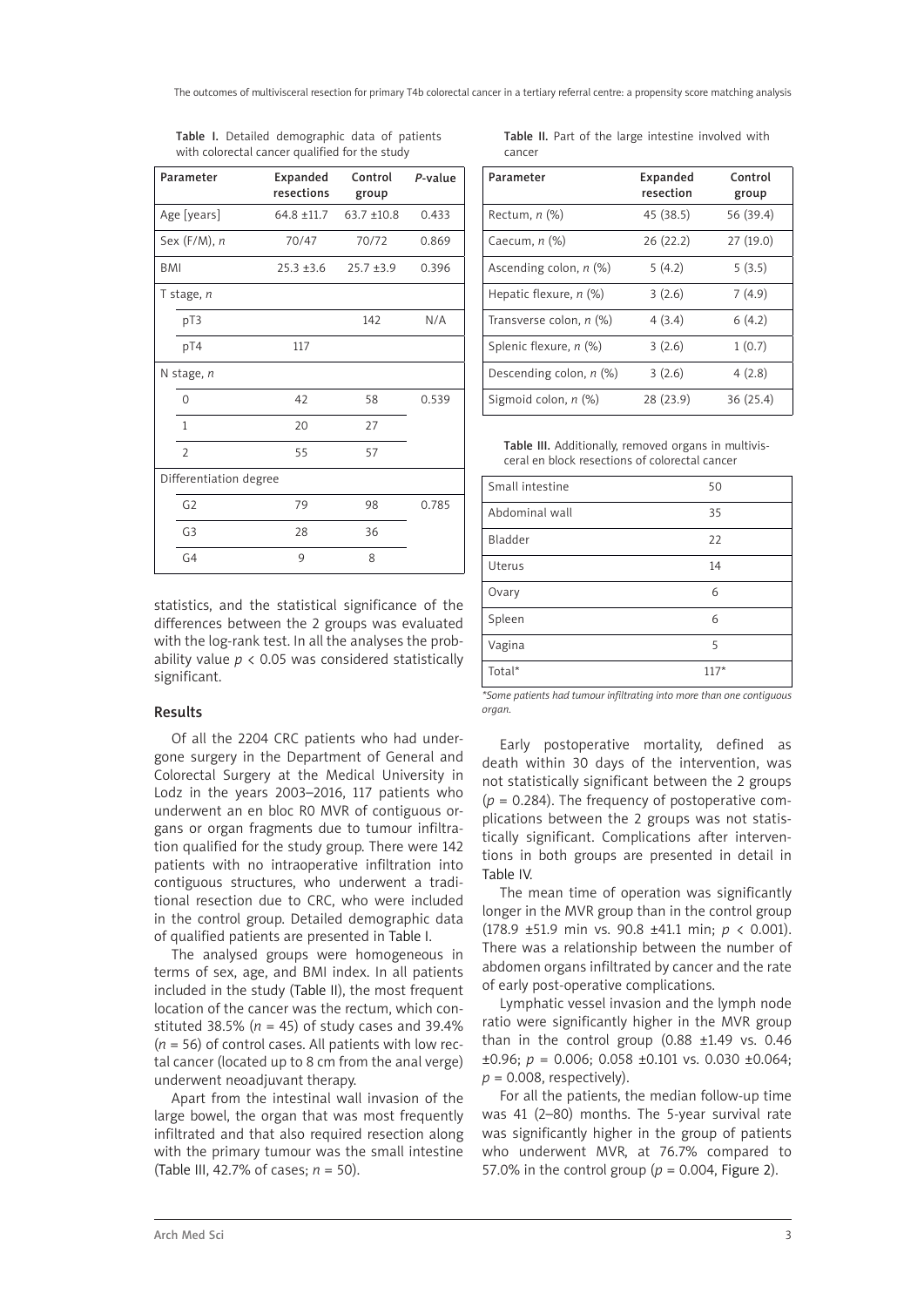| Table IV. Early post-operative complications in the research group of patients who underwent multivisceral |  |  |  |  |  |
|------------------------------------------------------------------------------------------------------------|--|--|--|--|--|
| en block resections of colorectal cancer and in the control group                                          |  |  |  |  |  |

| Type of complication                                | <b>Expanded resection</b> | Control group            | P-value |
|-----------------------------------------------------|---------------------------|--------------------------|---------|
| Death within 30 days, $n$ (%)                       | 4(3.4)                    | 2(1.4)                   | 0.284   |
| Haemoperitoneum, $n$ (%)                            | 2(1.7)                    | 4(2.8)                   | 0.555   |
| (Intestinal?) obstruction, $n$ (%)                  | 2(1.7)                    | 6(4.2)                   | 0.244   |
| Wound infection, $n$ (%)                            | 10(8.6)                   | 14(9.9)                  | 0.717   |
| Eventration, $n$ $%$                                | 3(2.6)                    | 4(2.8)                   | 0.899   |
| Anastomotic leak, n (%)                             | 2(1.7)                    | 1(0.7)                   | 0.447   |
| Coronary artery disease<br>exacerbation, $n$ $(\%)$ | 1(0.8)                    | 3(2.1)                   | 0.414   |
| Pneumonia, n (%)                                    | 1(0.8)                    | 5(3.5)                   | 0.156   |
| Urinary tract infection, $n$ (%)                    | 2(1.7)                    | 7(4.9)                   | 0.159   |
| Total*, $n$ (%)                                     | 30 $(25.7)^*$             | 46 $(32.4)$ <sup>*</sup> | 0.252   |

*\*Some patients had more than one early post-operative complication.*



Figure 1. Duration of hospitalization after the intervention of patients who underwent multivisceral en bloc resection of colorectal cancer depending on occurrence of early post-operative complications

#### Discussion

In our study, we conducted a retrospective analysis of treatment results in patients who underwent expanded en bloc resections because of locally advanced CRC. Morbidity was similar between patients with involvement of contiguous organs, who underwent MVR, compared to controls, but 5-year survival was higher for MVR patients compared to controls.

In our study, the organ that was most frequently involved with local spread of CRC was the small intestine (47%). In a large study conducted by Rosander *et al*. [10] the results were similar. The most frequently infiltrated organ was the small intestine, duodenum, or some other part of the large intestine. In other studies, it has been reported that the vagina and the uterus, or some-



Figure 2. Five-year survival rate of patients who underwent multivisceral en bloc resection and the control group

times the bladder, are the most frequently infiltrated by the tumour [9, 11, 12].

In our study, we evaluated the frequency of post-operative complications in patients with locally advanced colon cancer, who underwent MVR, compared to controls. In the study, postoperative complications occurred in 23.7% of patients in the group with expanded resections, and the number was not statistically different from that in the group with elective resections. The total number of complications that were observed was comparable to data presented by others [11–13]. Our observations suggest, however, that in respect of safety, expanded en bloc resections of CRC might be comparable with standard resections if they are executed in centres experienced in this type of intervention.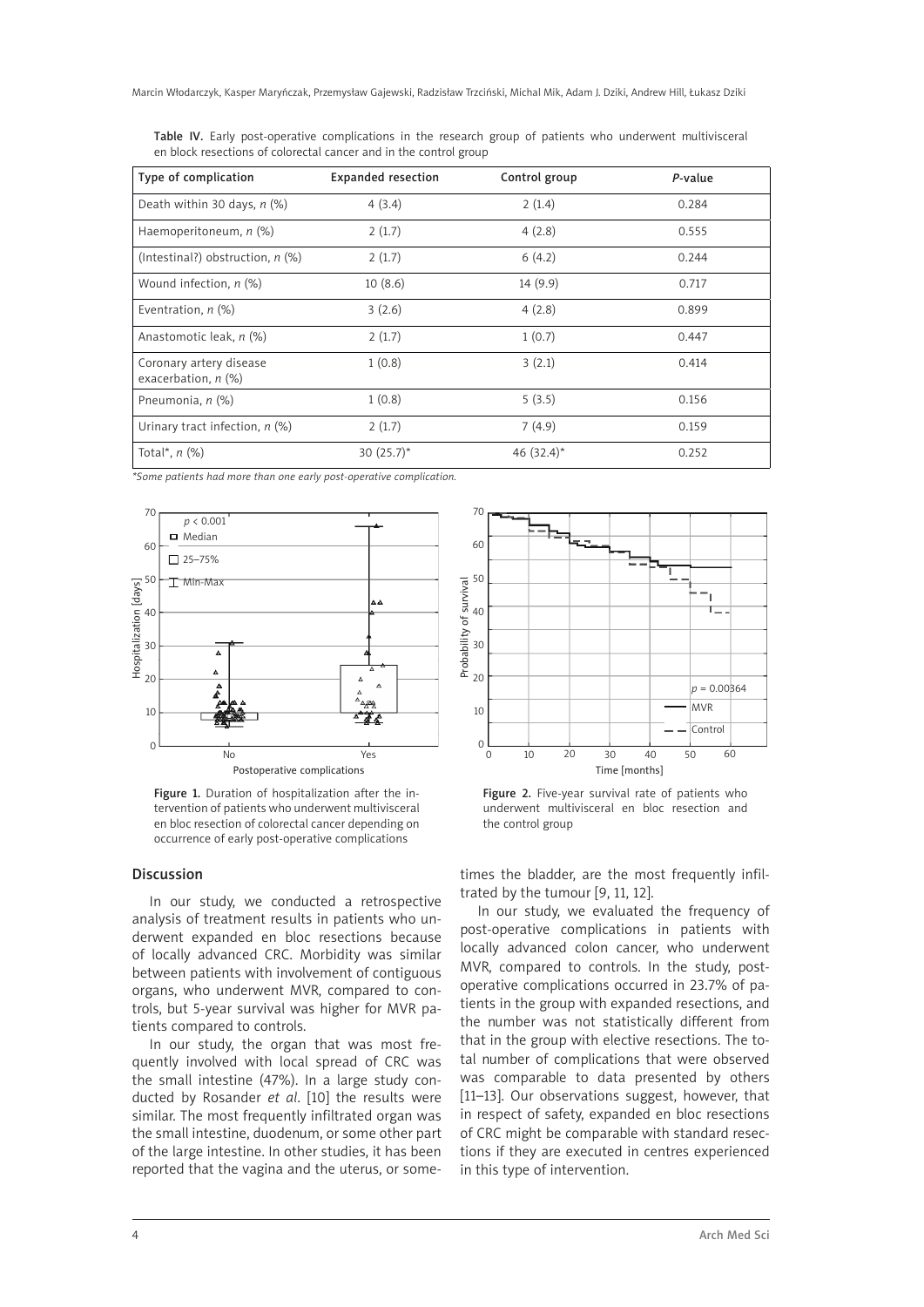Many surgeons believe that the duration of surgery has a significant impact on the patient's recovery [14]. In the current study, the mean operative time was significantly longer in the group of patients who underwent MVR than in the control group, but no impact on the number of early post-operative complications was observed. With the occurrence of complications, the duration of hospitalization was almost doubled. Our observed hospitalization times were comparable with those presented in other studies [15, 16].

In this study the 5-year absolute survival rate in the group of patients who underwent expanded resections was at 76.7%, which was significantly higher compared to elective resections for propensity-matched controls. The five-year survival rate observed in our study is similar to that achieved by other tertiary reference centres for MVR for CRC [17–19]. This emphasizes the importance ofpre-operative evaluation, careful selection of patients, and well-planned expanded resection to achieve optimal results [20–22].

Stage III of the disease, as well as R1 resection, are well-known risk factors for low survival rate and tumour recurrence [19, 20, 23, 24]. Tumour infiltration did not turn out to be a prognostic factor in the study lead by Eveno *et al*. [16], which compared survival rates of patients with T4 tumours to patients with tumours at stages T0–T3. The risk of cancer recurrence in stage III probably does not depend on whether the tumour is locally advanced or not.

Based on conducted analysis, we can establish that multiorgan resections require precise planning of the surgical procedure, and often the intraoperative evaluation during a classical operational technique plays a decisive role. In our opinion, multiorgan resections are advised in locally advanced CRC.

The limitations of this study are inherent to the retrospective design and the tertiary setting of our Department. The latter affects the generalizability of our results because patient and disease characteristics may differ from patients in non-referral centres. Furthermore, it is difficult to determine respectability in hindsight, because this may differ between surgeons and may change over time. Nevertheless, this study presents one of the analyses of outcomes in CRC patients who underwent MVR for true tumour invasion in CRC.

In conclusion, our study confirms that MVR en bloc in pT4 CRC patients is not linked to a higher risk of post-operative complications compared to elective resection of pT3 CRC. Our results emphasize the safety and feasibility of MVR and support the decision to perform extensive surgery in all locally advanced colorectal cancer. However, the choice of patients qualified for a multiorgan resection should be analysed individually by the multidisciplinary team to minimize the risk of post-operative complications and achieve optimal long-term survival.

#### Acknowledgments

Marcin Włodarczyk, Kasper Maryńczak and Przemysław Gajewski equally contributed to this paper and thus shared the co-first authorship.

### Conflict of interest

The authors declare no conflict of interest.

#### References

- 1. Siegel R, Naishadham D, Jemal A. Cancer statistics, 2013. CA Cancer J Clin 2013; 63: 11-30.
- 2. Stintzing S. Management of colorectal cancer. F1000Prime Rep 2014; 6: 108.
- 3. Khan MA, Hakeem AR, Scott N, Saunders RN. Significance of R1 resection margin in colon cancer resections in the modern era. Colorectal Dis 2015; 17: 943-53.
- 4. Smith JD, Nash GM, Weiser MR, Temple LK, Guillem JG, Paty PB. Multivisceral resections for rectal cancer. Br J Surg 2012; 99: 1137-43.
- 5. Mohan H, Evans M, Phil M, Larkin J, Beynon J, Winter D. Multivisceral resection in colorectal cancer: a systematic review. Ann Surg Oncol 2013; 20: 2929-36.
- 6. Lehnert T, Methner M, Pollok A, Schaible A, Hinz U, Herfarth C. Multivisceral resection for locally advanced primary colon and rectal cancer: an analysis of prognostic factors in 201 patients. Ann Surg 2002; 235: 217-25.
- 7. Rizzuto A, Palaia I, Vescio G, Serra R, Malanga D, Sacco R. Multivisceral resection for occlusive colorectal cancer: is it justified? Int J Surg 2016; 33 Suppl 1: S142-7.
- 8. Nagasue Y, Akiyoshi T, Ueno M, et al. Laparoscopic versus open multivisceral resection for primary colorectal cancer: comparison of perioperative outcomes. J Gastrointest Surg 2013; 17: 1299-305.
- 9. Leijssen LGJ, Dinaux AM, Amri R, Kunitake H, Bordeianou LG, Berger DL. The impact of a multivisceral resection and adjuvant therapy in locally advanced colon cancer. J Gastrointest Surg 2019; 23: 357-66.
- 10. Rosander E, Nordenvall C, Sjövall A, Hjern F, Holm T. Management and outcome after multivisceral resections in patients with locally advanced primary colon cancer. Dis Colon Rectum 2018; 61: 454-60.
- 11. Gebhardt C, Meyer W, Ruckriegel S, Meier U. Multivisceral resection of advanced colorectal carcinoma. Langenbecks Arch Surg 1999; 384: 194-9.
- 12. Croner RS, Merkel S, Papadopoulos T, Schellerer V, Hohenberger W, Goehl J. Multivisceral resection for colon carcinoma. Dis Colon Rectum 2009; 52: 1381-6.
- 13. Gezen C, Kement M, Altuntas YE, et al. Results after multivisceral resections of locally advanced colorectal cancers: an analysis on clinical and pathological t4 tumors. World J Surg Oncol 2012; 10: 39.
- 14. Duraes LC, Stocchi L, Dietz D, et al. The disproportionate effect of perioperative complications on mortality within 1 year after colorectal cancer resection in octogenarians. Ann Surg Oncol 2016; 23: 4293-301.
- 15. Larkin J, O'Connell P. Multivisceral resection for T4 or recurrent colorectal cancer. Dig Dis 2012; 30 (Suppl 2): 96-101.
- 16. Eveno C, Lefevre JH, Svrcek M, et al. Oncologic results after multivisceral resection of clinical T4 tumors. Surgery 2014; 156: 669-75.